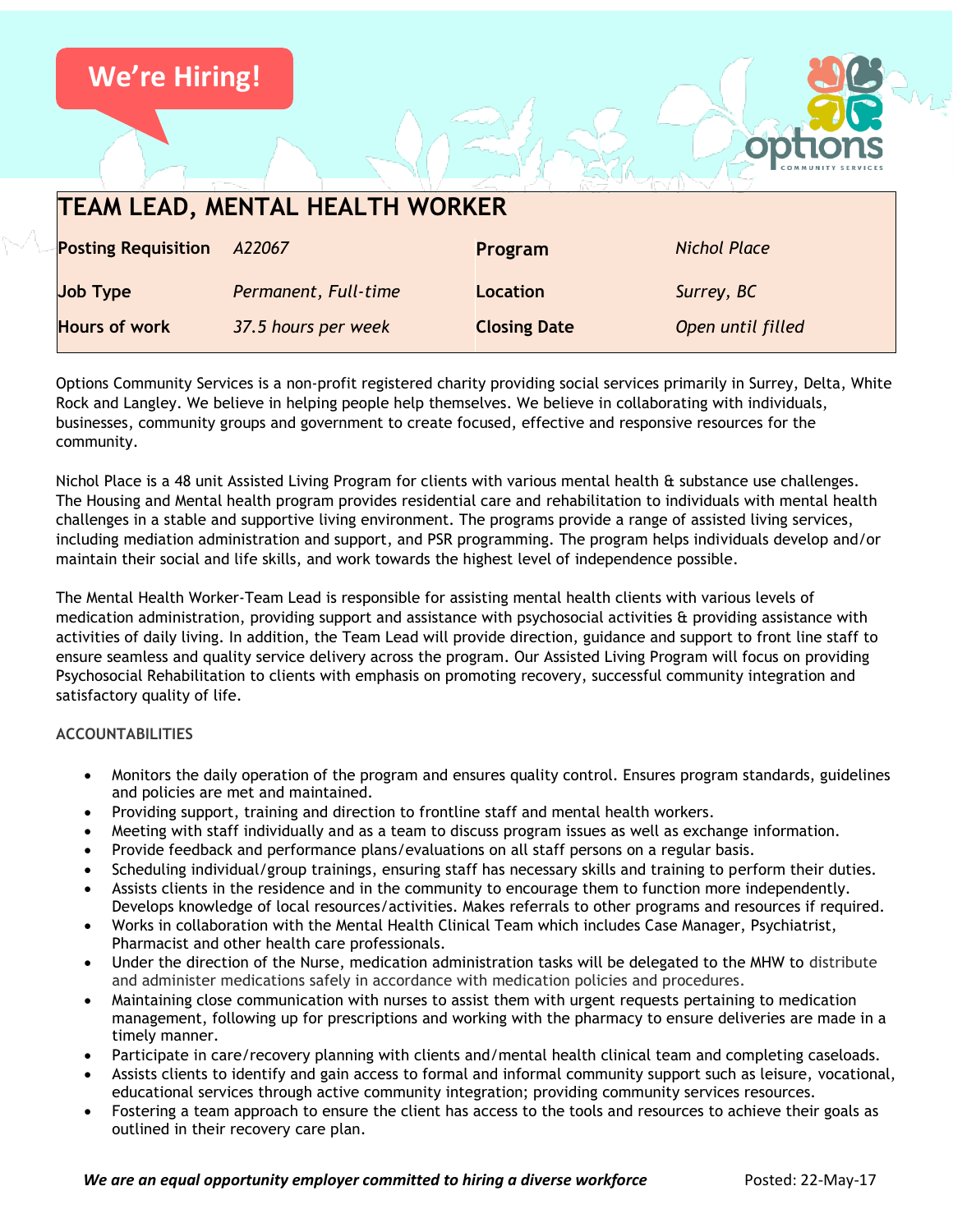# **We're Hiring!**

- Monitors client's well-being on a daily basis. Assists clients with activities of daily living such as, but not limited to, appointments reminders, assist to facilitate public transportation, medication management, attending medical appointments, providing reminders for personal hygiene & grooming.
- Facilitate and engage in physical, recreational and educational activities with clients. May assist clients with attending appointments by either providing transportation when necessary, or teaching transportation routes/methods as required.
- Performs other duties and tasks as assigned.

## **QUALIFICATIONS**

#### **Education, Training, and Experience:**

- Degree/Diploma in social services or a related field and a minimum of 2 years experience working with clients with mental illness, substance abuse or vulnerable population.
- A combination of education, training and experience will be considered (Mental Health Worker, Residential Care Aide certificate/training.
- Current Level I First aid certificate is required.
- Food Safe Certificate is required.
- Unrestricted Class 5 Drivers License and access to a reliable vehicle for business use.
- Non-violence training is considered an asset.
- Medication Administration certificate is considered an asset.
- Naloxone training is considered an asset.
- Lived experience relevant to the service setting is considered an asset.

#### **Skills and Abilities:**

- Good organization, time and general management skills.
- Knowledge of crime reduction skills.
- Ability to work independently and as part of a team.
- Firm understanding of harm reduction approach and its implementation in a community-based setting.
- Demonstrated ability in crisis de-escalation skills applied in a team setting.
- Demonstrated ability working with individuals living with substance misuse issues and or an untreated mental illness.
- Understanding of a trauma informed approach.
- Knowledge of psychosocial rehabilitation practices.
- Knowledge of program policy and procedures.
- Knowledge and proficiency in relevant software.
- Ability to work with clients living with mental illness.
- Ability to work effectively independently and in cooperation with others.
- Ability to communicate effectively, both verbally and in writing.
- Physical ability to carry out the duties of the position.
- Ability to observe and recognize changes in clients.
- Demonstrated ability to facilitate groups.

#### **SPECIAL REQUIREMENTS**

- Successful candidates will be required to provide a current and satisfactory Criminal Reference Check / Vulnerable Sector search preceding their start date.
- Applicants will be required to provide proof of Covid -19 vaccination.

*\*An eligibility list may be maintained for up to six months. Eligible applicants may be offered a casual position.*

*We are an equal opportunity employer committed to hiring a diverse workforce* **Posted: 22-May-17**